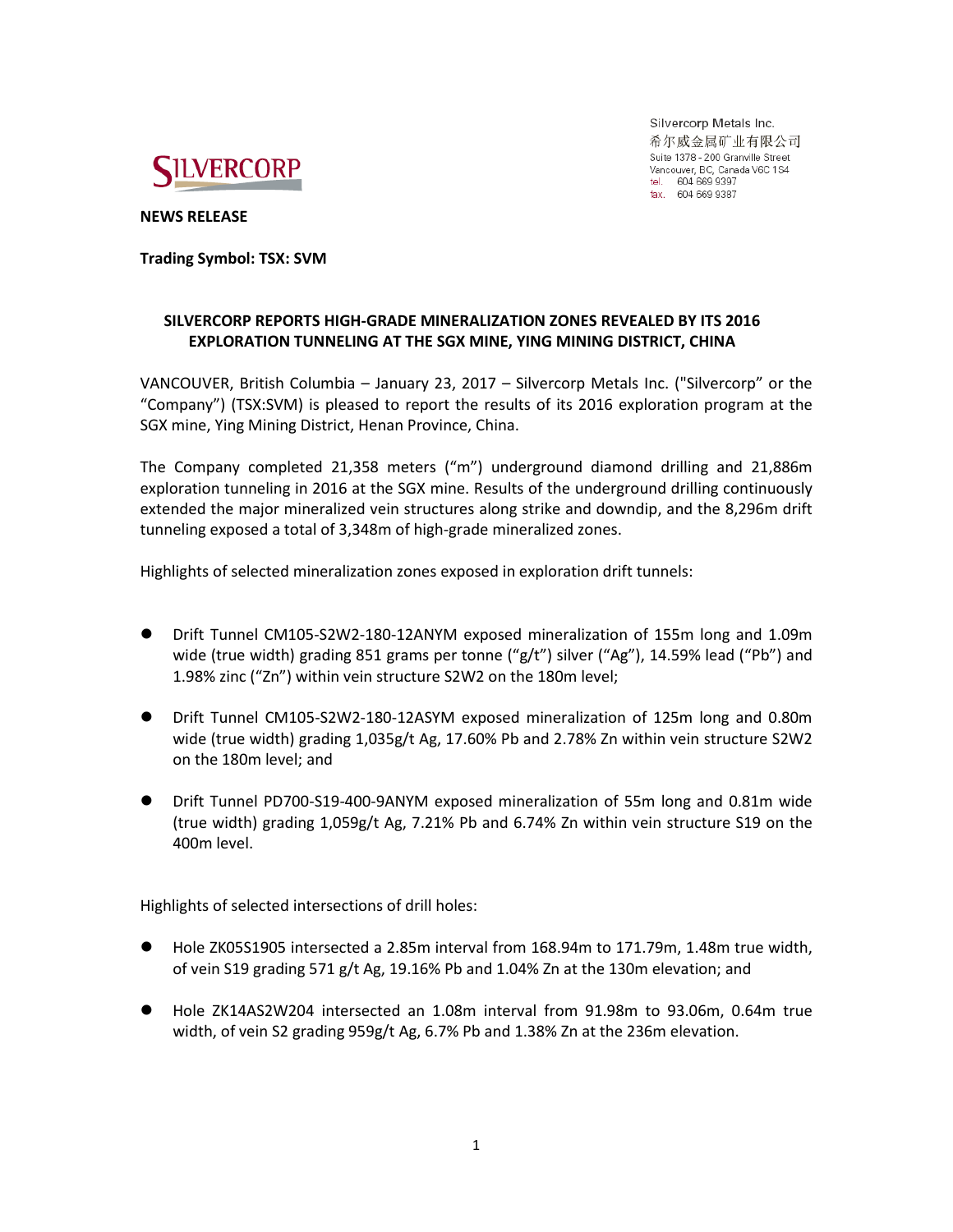Underground diamond holes in the 2016 drilling program were mainly designed to delineate the downdip and along-strike extensions of known mineralized vein structures in the production area and test for new veins in the adjacent less-explored areas.

| <b>Major Target Veins</b>                                                                                             | Target<br>Elevation (m) | <b>Meters</b><br><b>Drilled</b> | <b>Holes</b><br><b>Completed</b> | <b>Holes with</b><br>Assay<br><b>Received</b> | <b>Holes</b><br>Intercepted<br>Vein<br><b>Structures</b> | <b>Holes</b><br>Intercepted<br><b>Mineralization</b> |
|-----------------------------------------------------------------------------------------------------------------------|-------------------------|---------------------------------|----------------------------------|-----------------------------------------------|----------------------------------------------------------|------------------------------------------------------|
| S2, S2W2, S7, S7-1, S8,<br>S14, S16W, S16W1.<br>S <sub>18</sub> , S <sub>19</sub> , S <sub>21</sub> , S <sub>22</sub> | $-100$ to 600           | 21.538                          | 77                               | 74                                            | 77                                                       | 23                                                   |

### The 2016 drilling program at SGX is briefly summarized in the following table:

Exploration tunneling, comprising drifting, crosscutting and raising, was driven along and across major mineralized vein structures to upgrade drill defined mineral resources and test for parallel and splay structures.

## The 2016 tunneling program at SGX is briefly summarized in the following table:

|                                                                      | Target        | Total            | Channel<br><b>Samples</b><br><b>Collected</b> | <b>Drift</b><br>Tunneling<br>Included<br>(m) | <b>Total Mineralization Exposed by Drift</b><br>Tunnelina |                                     |             |           |           |
|----------------------------------------------------------------------|---------------|------------------|-----------------------------------------------|----------------------------------------------|-----------------------------------------------------------|-------------------------------------|-------------|-----------|-----------|
| <b>Major Target Veins</b>                                            | Levels<br>(m) | Tunneling<br>(m) |                                               |                                              | Length<br>(m)                                             | Average<br><b>True Width</b><br>(m) | Ag<br>(g/t) | Pb<br>(%) | Zn<br>(%) |
| S1, S2, S2W2, S7, S7-1,<br>S8, S14, S16W, S19,<br>S21, S29, S31, S32 | 160-710       | 21.886           | 5.244                                         | 8.296                                        | 3.348                                                     | 0.81                                | 368         | 6.69      | 3.16      |

Tables 1 and 2 below list the assay results of some selected mineralized zones exposed in drift tunnels and mineralized intersections in drill holes in the 2016 exploration program.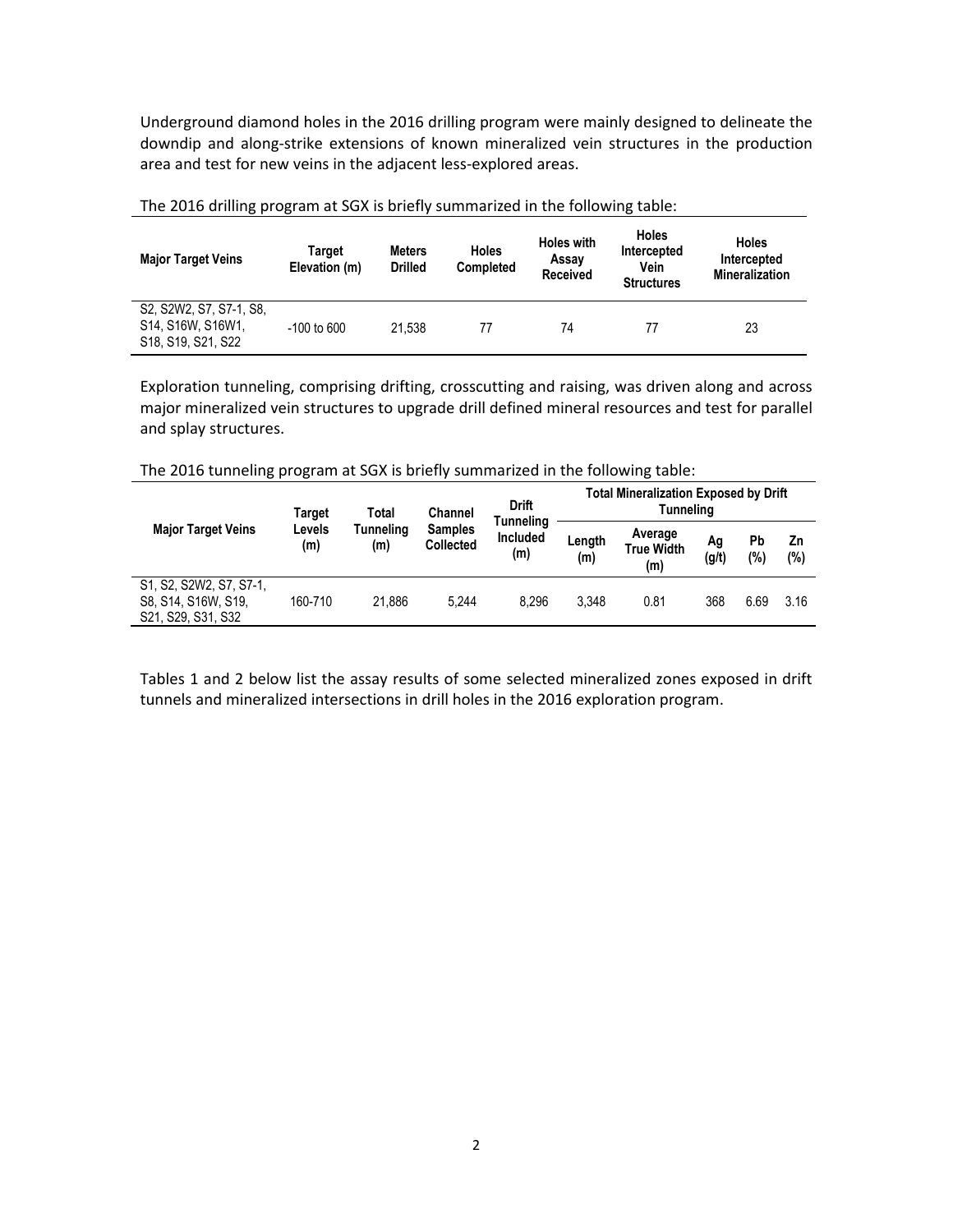|                                |                       |           |               |                                | Average<br><b>True</b> |             |           |           |
|--------------------------------|-----------------------|-----------|---------------|--------------------------------|------------------------|-------------|-----------|-----------|
| <b>Tunnel ID</b>               | <b>Target</b><br>Vein | Level (m) | Length<br>(m) | <b>Horizontal</b><br>Width (m) | Width<br>(m)           | Ag<br>(g/t) | Pb<br>(%) | Zn<br>(%) |
| CM105-S2-180-12ASYM            | S <sub>2</sub>        | 180       | 50            | 1.01                           | 1.00                   | 381         | 12.89     | 1.04      |
| CM105-S2SJ-S2-180-12ASYM       | S <sub>2</sub>        | 180       | 105           | 1.07                           | 1.03                   | 409         | 8.55      | 1.66      |
| CM105-S2-220-12SYM             | S <sub>2</sub>        | 220       | 60            | 1.25                           | 1.18                   | 214         | 4.80      | 1.33      |
| CM105-S2W2-220-12ASYM          | <b>S2W2</b>           | 220       | 35            | 0.55                           | 0.53                   | 697         | 9.84      | 2.66      |
| Combined CM105-S2W2-220-12ANYM | S2W2                  | 220       | 45            | 0.90                           | 0.80                   | 164         | 4.59      | 0.46      |
| CM105-S2W2-220-12ANYM          | S2W2                  | 220       | 95            | 0.72                           | 0.60                   | 731         | 7.49      | 4.24      |
| CM105-S2W2-180-12ANYM          | S2W2                  | 180       | 155           | 1.17                           | 1.09                   | 851         | 14.59     | 1.98      |
| CM105-S2W2-180-12ASYM          | <b>S2W2</b>           | 180       | 125           | 0.85                           | 0.80                   | 1,035       | 17.60     | 2.78      |
| CM105-S2SJ-S2W2-260-12ANYM     | <b>S2W2</b>           | 260       | 75            | 1.18                           | 1.08                   | 306         | 5.59      | 1.24      |
| PD16-S6-300-10ANYM             | S <sub>6</sub>        | 300       | 40            | 0.69                           | 0.68                   | 229         | 3.04      | 3.26      |
| CM105-S7-260-8ANYM             | S7                    | 260       | 70            | 1.66                           | 1.60                   | 409         | 6.54      | 1.02      |
| CM105-S7-260-14NYM             | S7                    | 260       | 80            | 1.03                           | 1.00                   | 400         | 4.09      | 1.21      |
| CM105-S7-branch-300-12SYM      | S7-branch             | 300       | 45            | 0.97                           | 0.93                   | 317         | 8.69      | 0.33      |
| CM102-S7E2-400-SYM             | $S7-1$                | 400       | 55            | 0.76                           | 0.75                   | 249         | 8.45      | 2.58      |
| XPD-S7-1-260-7SYM              | $S7-1$                | 260       | 35            | 0.49                           | 0.39                   | 150         | 4.83      | 1.83      |
| CM101-S7-1-350-7SYM            | $S7-1$                | 350       | 53            | 0.93                           | 0.89                   | 216         | 3.68      | 6.18      |
| PD700-S7-1-400-13ASYM          | $S7-1$                | 400       | 55            | 0.83                           | 0.81                   | 212         | 4.62      | 5.52      |
| CM101-S7-1-400-NYM             | $S7-1$                | 400       | 82            | 0.56                           | 0.55                   | 310         | 4.45      | 6.77      |
| CM101-S7-1-400-SYM             | $S7-1$                | 400       | 45            | 0.44                           | 0.27                   | 65          | 1.34      | 5.69      |
| PD700-S7-1-450-15ASYM          | $S7-1$                | 450       | 40            | 0.40                           | 0.38                   | 286         | 13.18     | 1.49      |
| CM108-S8-680-0SYM              | S <sub>8</sub>        | 680       | 75            | 1.00                           | 0.96                   | 220         | 3.50      | 3.66      |
| CM102-S8E-480-2ASYM            | S8E                   | 480       | 90            | 0.95                           | 0.93                   | 235         | 4.57      | 5.33      |
| CM102-S8E-520-2SYM             | S8E                   | 520       | 70            | 0.80                           | 0.79                   | 209         | 7.44      | 7.77      |
| XPD-S8W-branch-260-13SYM       | <b>S8W-</b><br>branch | 260       | 65            | 0.47                           | 0.46                   | 245         | 4.63      | 1.64      |
| PD16-S14-210-4ANYM             | S <sub>14</sub>       | 210       | 100           | 0.84                           | 0.83                   | 498         | 6.83      | 1.29      |
| CM101-S16W-380-N1-Sublevel     | S16E                  | 380       | 90            | 0.69                           | 0.68                   | 241         | 8.45      | 1.74      |
| XPD-S19-260-7NYM               | S <sub>19</sub>       | 260       | 53            | 0.99                           | 0.97                   | 315         | 6.57      | 1.46      |
| PD700-S19-400-9ASYM            | S <sub>19</sub>       | 400       | 85            | 0.93                           | 0.89                   | 323         | 8.78      | 2.31      |
| PD700-S19-400-9ANYM            | S <sub>19</sub>       | 400       | 55            | 0.82                           | 0.81                   | 1,059       | 7.21      | 6.74      |
| PD700-S19-450-13NYM            | S <sub>19</sub>       | 450       | 140           | 0.87                           | 0.86                   | 415         | 5.1       | 2.8       |
| PD700-S19-490-9NYM             | S19                   | 490       | 105           | 0.59                           | 0.59                   | 244         | 3.27      | 3.74      |
| PD700-S19-530-13ANYM           | S <sub>19</sub>       | 530       | 100           | 0.68                           | 0.67                   | 219         | 3.57      | 3.91      |
| CM102-S19-534-2ANYM            | S <sub>19</sub>       | 534       | 60            | 0.72                           | 0.72                   | 335         | 3.79      | 3.24      |
| PD700-S19-570-9ANYM            | S19                   | 570       | 60            | 0.71                           | 0.71                   | 245         | 2.30      | 5.23      |
| PD700-S19-570-9NYM             | S <sub>19</sub>       | 570       | 45            | 0.67                           | 0.66                   | 253         | 1.26      | 3.51      |
| PD700-S19-610-13NYM            | S19                   | 610       | 45            | 0.70                           | 0.69                   | 106         | 3.38      | 4.83      |
| XPD-S19W-300-5ASYM             | <b>S19W</b>           | 300       | 50            | 0.70                           | 0.70                   | 200         | 7.19      | 0.48      |
| CM105-S21W-300-10NYM           | S21W                  | 300       | 65            | 0.67                           | 0.65                   | 297         | 6.57      | 0.61      |
| PD16-S29-400-51SYM             | S <sub>29</sub>       | 400       | 50            | 0.89                           | 0.78                   | 180         | 2.04      | 4.78      |
| CM102-S32-520-65SYM            | S32                   | 520       | 110           | 0.86                           | 0.84                   | 141         | 5.72      | 8.29      |

**Table 1: Selected mineralized zones exposed by exploration tunneling at the SGX Mine in 2016**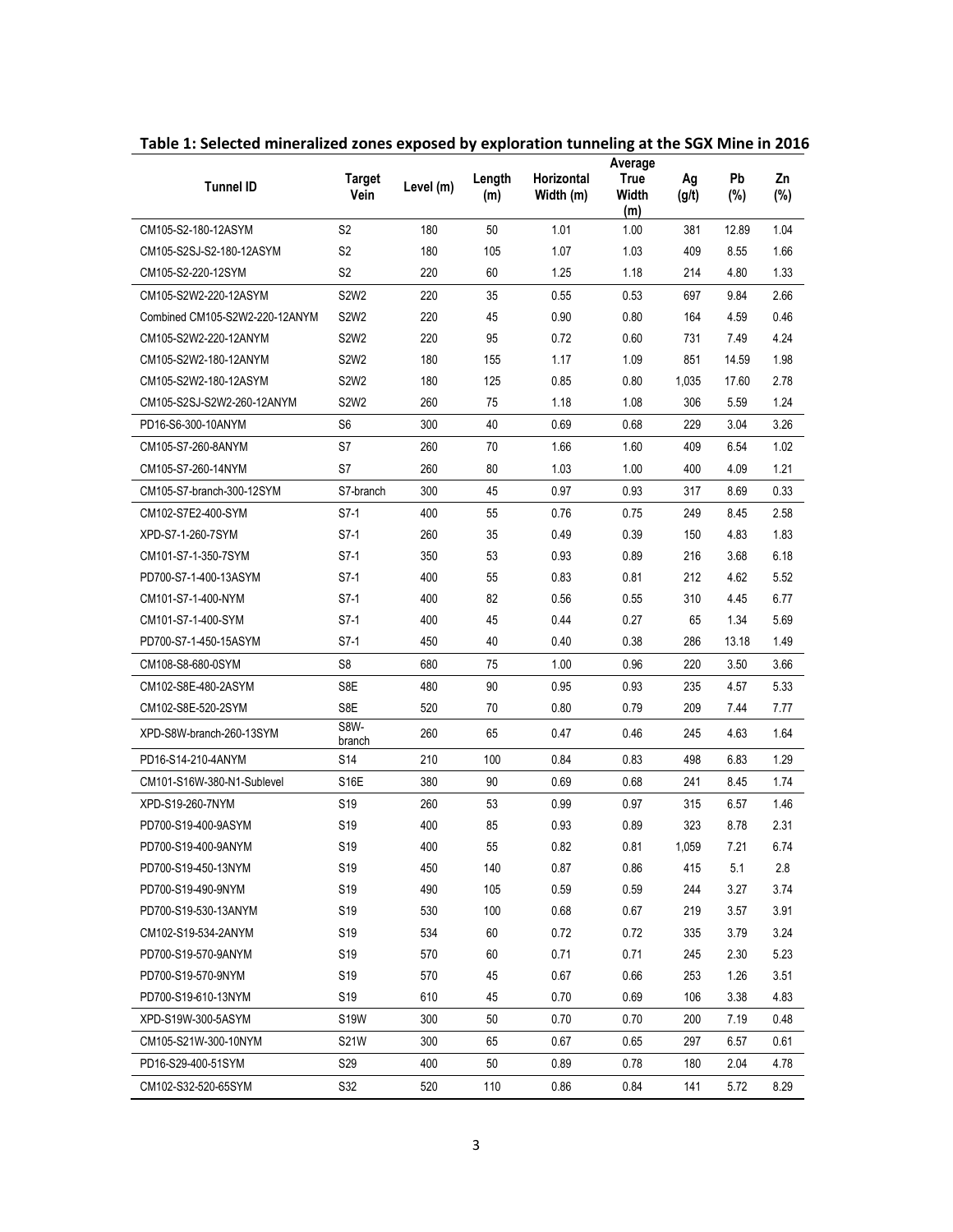| Hole ID     | From<br>(m) | To<br>(m) | Elevation<br>(m) | <b>Interval</b><br>(m) | True<br>Width<br>(m) | Ag<br>(g/t) | Pb<br>(%) | Zn<br>(%) | Vein                   | <b>Remarks</b> |
|-------------|-------------|-----------|------------------|------------------------|----------------------|-------------|-----------|-----------|------------------------|----------------|
| ZK127503    | 12.25       | 12.86     | 254              | 0.61                   | 0.39                 | 31          | 1.52      | 1.41      | <b>S21W</b>            | Test*          |
| ZK14AS2W204 | 91.98       | 93.06     | 236              | 1.08                   | 0.64                 | 959         | 6.7       | 1.38      | S <sub>2</sub>         | Test           |
|             | 297.03      | 298.38    | 89               | 1.35                   | 0.66                 | 222         | 0.19      | 0.26      | <b>S2W2</b>            | Stepout**      |
| ZK16S2W201  | 63.79       | 65.4      | 270              | 1.61                   | 1.45                 | 363         | 0.37      | 0.28      | S <sub>2</sub>         | Stepout        |
|             | 157.77      | 159.02    | 223              | 1.25                   | 1.01                 | 281         | 5.08      | 17.8      | <b>S2W2</b>            | Stepout        |
|             | 166.24      | 166.99    | 219              | 0.75                   | 0.6                  | 29          | 5.33      | 1.05      | S2W2-<br><b>Branch</b> | Test           |
| ZK16AS2W202 | 67.8        | 69.39     | 259              | 1.59                   | 1.11                 | 84          | 0.04      | 0.26      | S <sub>2</sub>         | Stepout        |
| ZK05S1905   | 168.94      | 171.79    | 130              | 2.85                   | 1.48                 | 571         | 19.16     | 1.04      | S <sub>19</sub>        | Stepout        |
|             | 174.25      | 175.37    | 125              | 1.12                   | 0.58                 | 42          | 3.14      | 0.82      | S19E1                  | Test           |
|             | 184.81      | 185.62    | 117              | 0.81                   | 0.47                 | 183         | 3.94      | 2.14      | S <sub>19E</sub>       | Test           |
| ZK13S19009  | 136.65      | 137.39    | 359              | 0.74                   | 0.5                  | 450         | 4.96      | 0.75      | S <sub>19</sub>        | Test           |
| ZK7AS3002   | 65.83       | 66.84     | 232              | 1.01                   | 0.67                 | 71          | 0.92      | 1.75      | S <sub>18</sub>        | Test           |
| ZK13AS19008 | 29.99       | 31.67     | 440              | 1.68                   | 0.83                 | 354         | 0.66      | 0.82      | S7-4                   | Test           |
| ZK11S3002   | 93.67       | 94.71     | 234              | 1.04                   | 0.63                 | 270         | 8.12      | 0.48      | S <sub>18</sub>        | Stepout        |
| ZK09S3004   | 82.44       | 83.08     | 212              | 0.64                   | 0.47                 | 262         | 3.86      | 1.06      | S <sub>18</sub>        | Stepout        |
| ZK58S16W002 | 221.25      | 221.84    | 82               | 0.59                   | 0.43                 | 60          | 12.66     | 15.52     | S <sub>19</sub>        | Test           |
| ZK54S16W001 | 3.63        | 4.49      | 262              | 0.86                   | 0.39                 | 277         | 4.63      | 3.91      | S22                    | Test           |
| ZK09S18005  | 231.53      | 232.57    | 110              | 1.04                   | 0.66                 | 197         | 14.9      | 0.1       | S <sub>18</sub>        | Test           |
| ZK15S8004   | 273.55      | 274.64    | 315              | 1.09                   | 0.81                 | 156         | 0.99      | 0.34      | S8E                    | Test           |
| ZK17S8002   | 201.76      | 202.44    | 374              | 0.68                   | 0.53                 | 86          | 0.85      | 0.99      | S8-Branch              | Test           |
| ZK18S8003   | 238.47      | 239.45    | 137              | 0.98                   | 0.59                 | 94          | 0.12      | 0.13      | S8-Branch              | Test           |
| ZK10S19002  | 153         | 153.82    | 168              | 0.82                   | 0.69                 | 407         | 5.82      | 5.27      | S16W1                  | Test           |
| ZK0131      | 233.32      | 233.97    | 150              | 0.65                   | 0.61                 | 120         | 0.32      | 7.74      | S7-2                   | Stepout        |
| ZK8AS19002  | 4.95        | 6.03      | 259              | 1.08                   | 0.31                 | 54          | 0.83      | 0.5       | S22                    | Test           |
|             | 136.14      | 137.37    | 149              | 1.23                   | 0.37                 | 51          | 1.91      | 0.74      | <b>S16W</b>            | Test           |
| ZK15S8006   | 251.68      | 252.3     | 173              | 0.62                   | 0.53                 | 510         | 2.19      | 1.2       | S <sub>8</sub>         | Test           |
| ZK10S19004  | 7.5         | 8.12      | 257              | 0.62                   | 0.18                 | 204         | 0.71      | 1.85      | S22                    | Test           |
|             | 128.09      | 129.12    | 147              | 1.03                   | 0.84                 | 17          | 1.31      | 3.9       | <b>S16E</b>            | Test           |
|             | 292.22      | 295.03    | $-2$             | 2.81                   | 1.52                 | 149         | 1.83      | 0.05      | S19                    | Test           |
| ZK15AS18003 | 43.64       | 45.46     | 617              | 1.82                   | 1.14                 | 193         | 2.36      | 1.09      | S19                    | Test           |
| ZK11AS18001 | 139.19      | 140.48    | 647              | 1.29                   | 1.09                 | 415         | 0.48      | 0.44      | S19W1                  | Test           |

**Table 2: Selected drilling results from the 2016 drilling program at the SGX Mine**

\*Stepout: intersections adjacent to existing resource blocks for resource expansion;

\*\*Test: intersections in open areas without known mineralized intersections nearby.

The exploration results ending June 30, 2016 will be incorporated in a NI43-101 resource update report expected to be announced in the first quarter of 2017.

The Company has proposed a comprehensive exploration program comprising 23,722m tunneling and 22,819m underground drilling for SGX in 2017 to further trace the striking and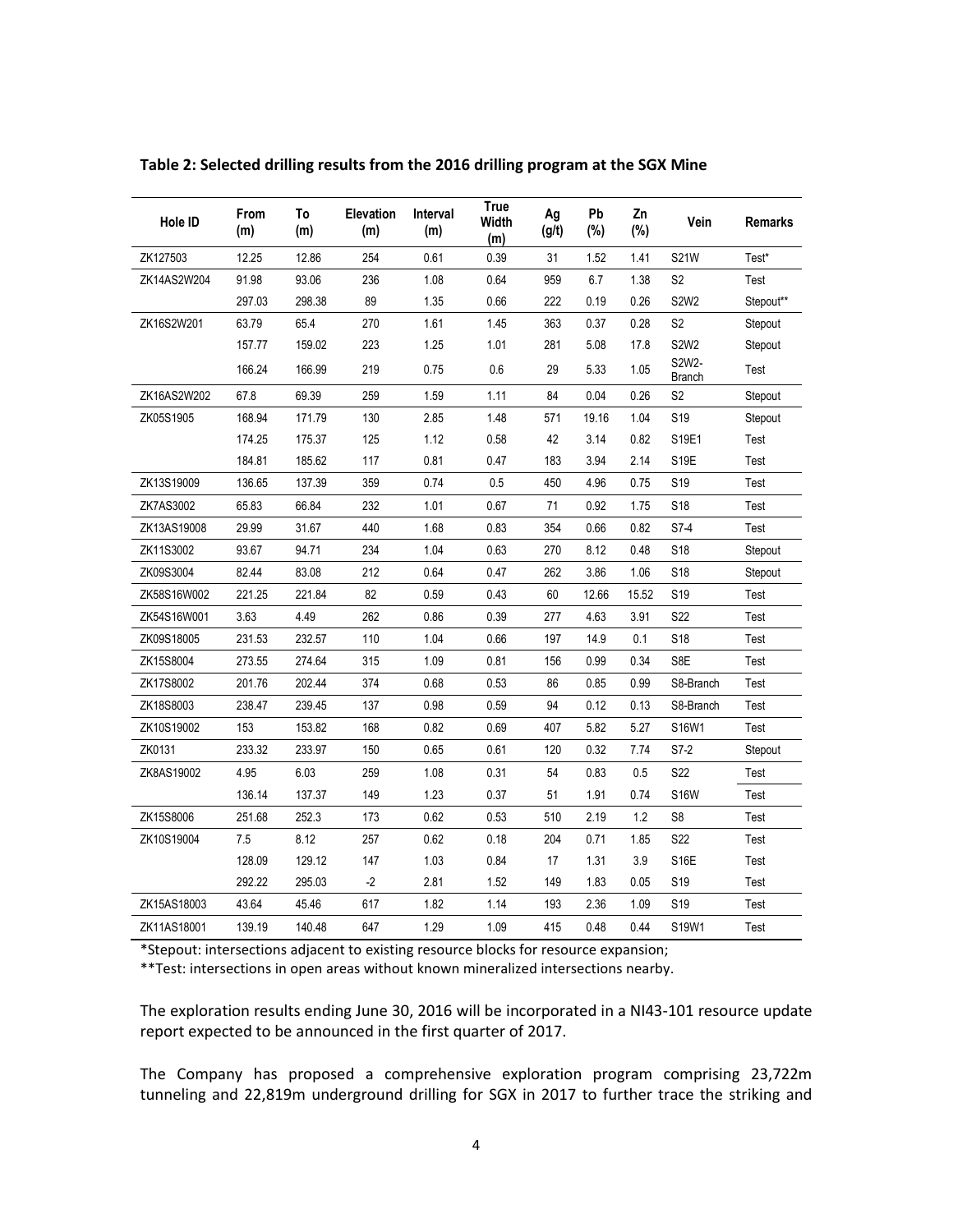downdip extensions of known vein structures and expand and upgrade the previously defined mineral resources. The 2017 exploration at the SGX mine will be mainly focused in the current production area and its adjacent less- or non-explored potential areas.

### **Quality Control**

Drill cores are NQ size. Drill core samples, limited by apparent mineralization contact or shear/alteration contact, were split into halves by saw cutting. The half cores are stored in the Company's core shacks for future reference and checking, and the other half core samples are shipped in security sealed bags to the Chengde Huakan 514 Geology and Minerals Testing and Research Institute in Chengde, Hebei Province, China, 226 km northeast of Beijing, and the Zhenzhou Nonferrous Exploration Institute Lab in Zhengzhou, Henan Province, China, and both labs are ISO9000 certified analytical lab. For analysis the sample is dried and crushed to minus 1mm and then split to a 200-300g subsample which is further pulverized to minus 200 mesh. Two subsamples are prepared from the pulverized sample. One is digested with aqua regia for gold analysis with AAS, and the other is digested with two-acids for analysis of silver, lead, zinc and copper with AAS.

Channel samples are collected along sample lines perpendicular to the mineralized vein structure in exploration tunnels. Spacing between sampling lines is typically 5m along strike. Both the mineralized vein and the altered wall rocks are cut with continuous chisel chipping. Sample length ranges from 0.2m to more than 1m, depending on the width of the mineralized vein and the mineralization type. Channel samples are prepared and assayed with AAS at Silvercorp's mine laboratory (Ying Lab) located at the mill complex in Luoning County, Henan Province, China. The Ying lab is officially accredited by the Quality and Technology Monitoring Bureau of Henan Province and is qualified to provide analytical service. The channel samples are dried, crushed and pulverized. A 200g sample of minus 160 mesh is prepared for assay. A duplicate sample of minus 1mm is made and kept at the laboratory archives. Gold is analysed by fire assay with AAS finish, and silver, lead, zinc and copper are assayed by two-acid digestion with AAS finish.

A routine quality assurance/quality control (QA/QC) procedure is adopted to monitor the analytical quality at the lab. Certified reference materials (CRMs), pulp duplicates and blanks are inserted into each lab batch of samples. QA/QC data at the lab are attached to the assay certificates for each batch of samples.

The Company maintains its own comprehensive QA/QC program to ensure best practices in sample preparation and analysis of the exploration samples. Project geologists regularly insert CRM, field duplicates and blanks to each batch of core samples to monitor the sample preparation and analysis procedures at the labs. The analytical quality of the labs is further evaluated with external checks by sending about 3-5% of the pulp samples to higher level labs to check for lab bias.

Data from both the Company's and the labs' QA/QC programs are reviewed on a timely basis by project geologists.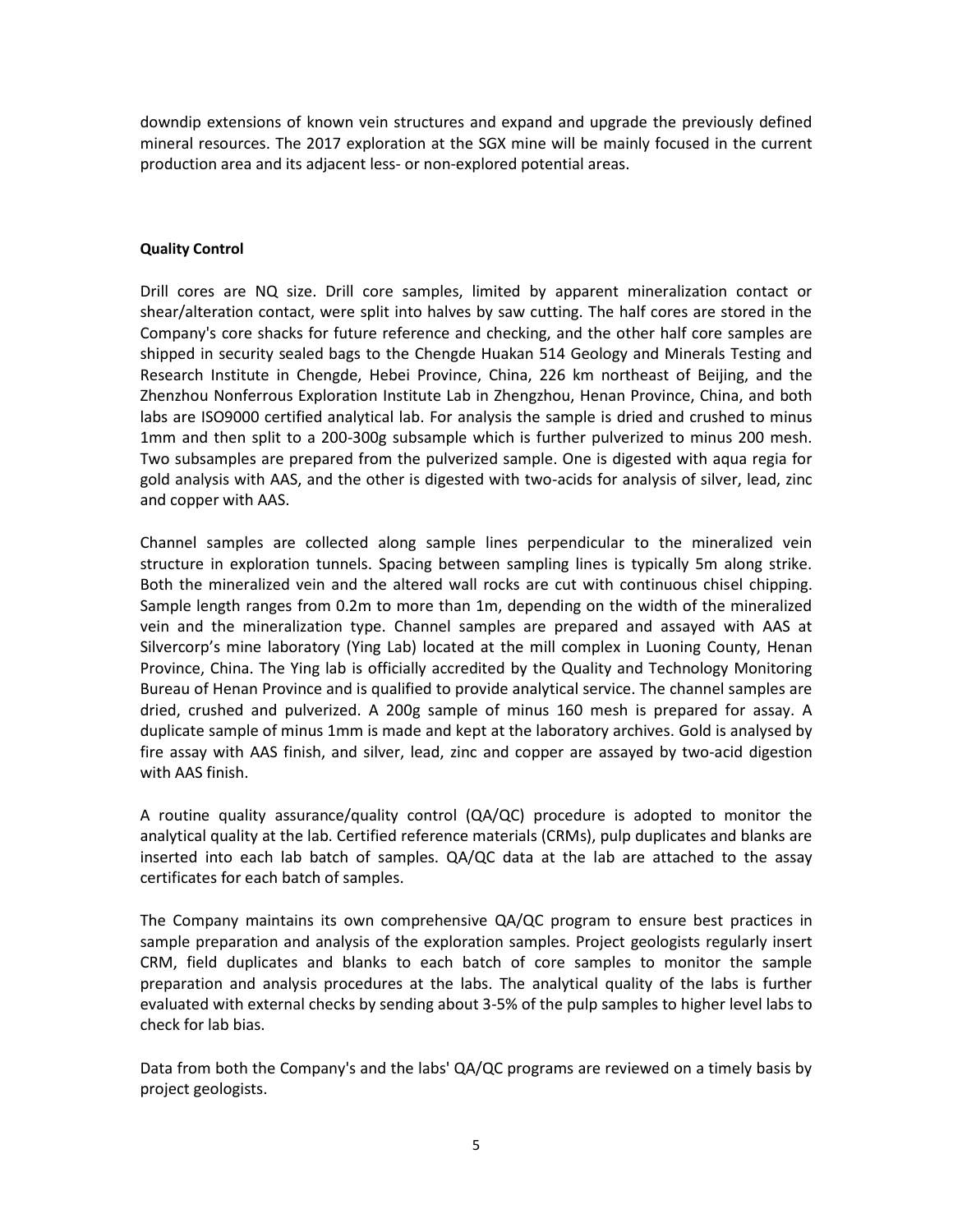Ruijin Jiang, P. Geo, reviewed the exploration data and prepared the scientific and technical information regarding exploration results contained herein. Alex Zhang, P. Geo, VP exploration of the Company, is the Qualified Person on the project as defined under National Instrument 43- 101 and he has verified and approved the contents of this news release.

### **About Silvercorp**

Silvercorp is a low-cost silver-producing Canadian mining company with multiple mines in China. The Company's vision is to deliver shareholder value by focusing on the acquisition of under developed projects with resource potential and the ability to grow organically. For more information, please visit our website at www.silvercorp.ca.

### **For further information**

Gordon Neal Vice President, Corporate Development Silvercorp Metals Inc.

Phone: (604) 669-9397 Toll Free: 1(888) 224-1881 Email: investor@silvercorp.ca Website: www.silvercorpmetals.com

## **CAUTIONARY DISCLAIMER - FORWARD LOOKING STATEMENTS**

Certain of the statements and information in this press release constitute "forward-looking statements" within the meaning of the United States Private Securities Litigation Reform Act of 1995 and "forward-looking information" within the meaning of applicable Canadian provincial securities laws. Any statements or information that express or involve discussions with respect to predictions, expectations, beliefs, plans, projections, objectives, assumptions or future events or performance (often, but not always, using words or phrases such as "expects", "is expected", "anticipates", "believes", "plans", "projects", "estimates", "assumes", "intends", "strategies", "targets", "goals", "forecasts", "objectives", "budgets", "schedules", "potential" or variations thereof or stating that certain actions, events or results "may", "could", "would", "might" or "will" be taken, occur or be achieved, or the negative of any of these terms and similar expressions) are not statements of historical fact and may be forward-looking statements or information. Forward-looking statements or information relate to, among other things: the price of silver and other metals; the accuracy of mineral resource and mineral reserve estimates at the Company's material properties; the sufficiency of the Company's capital to finance the Company's operations; estimates of the Company's revenues and capital expenditures; estimated production from the Company's mines in the Ying Mining District; timing of receipt of permits and regulatory approvals; availability of funds from production to finance the Company's operations; and access to and availability of funding for future construction, use of proceeds from any financing and development of the Company's properties.

Forward-looking statements or information are subject to a variety of known and unknown risks, uncertainties and other factors that could cause actual events or results to differ from those reflected in the forward-looking statements or information, including, without limitation,